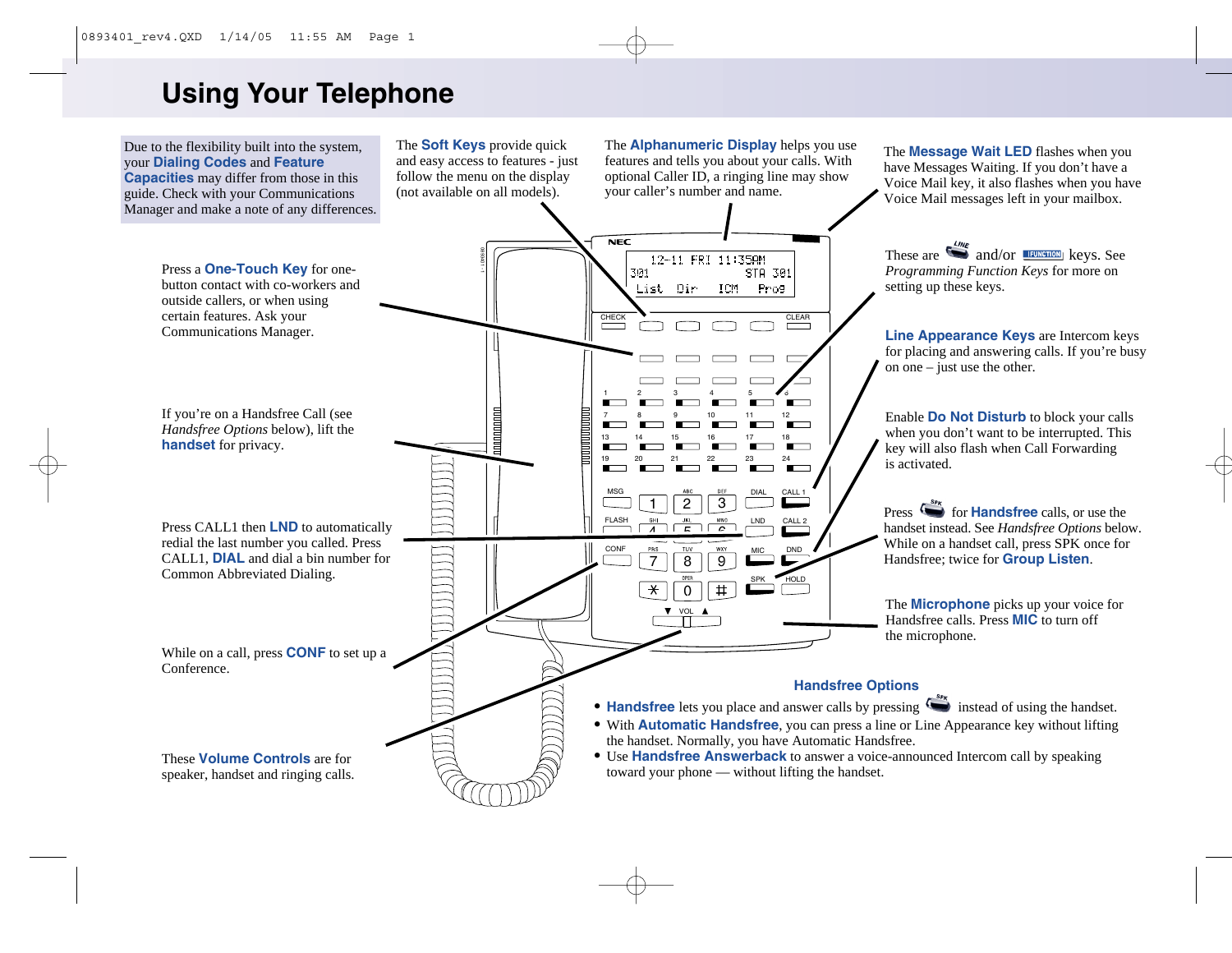# **Placing Calls**

# **Placing an Outside Call . . .**

- **Press a line key for quick access:**
- 1. (Optional) Lift handset.
- 2.  $\frac{L_{\text{L,V}}}{L}$  + Listen for dial tone + Outside number.
	- *• You can have function keys for lines or line groups.*
	- *•If your system is behind a PBX, you may have to dial 9 before your number.*

## **OR**



## **Calling a Co-Worker . . .**

#### **Dial using the Intercom:**

- 1. (Optional) Lift handset.
	- *• For one-touch calling, press a Call Coverage or Hotline function key instead of going on to step 2.*

#### 2.  $\leftrightarrow$  + Co-worker's extension number.

- *• Your call will ring or voice-announce. If you hear ringing, wait for an answer. If you hear a beep, begin speaking. Dialing 1 changes mode.*
- *• For your Voice Mailbox, dial*  ✻*8.*
- *• For Paging, dial*  ✻*1 + 0 for All Call or*  ✻*1 + 1-8 for page groups.*

# **If your call doesn't go through . . .**

#### **Camp On and Callback**



#### **Message Waiting (Direct Messaging)**

**Leave a Message Waiting (flashing Message Wait LED) when your co-worker doesn't answer:**

**To answer a Message Waiting left for you:**

- 1. Do not hang up  $+$ 
	- *• Your co-worker's Message Wait LED flashes fast. Your MW is lit.*
	- *• With Voice Mail, dial 8 to leave a message in your co-worker's mailbox.*



*• To cancel Messages Waiting (those you left and those left for you): CALL1 + 873.*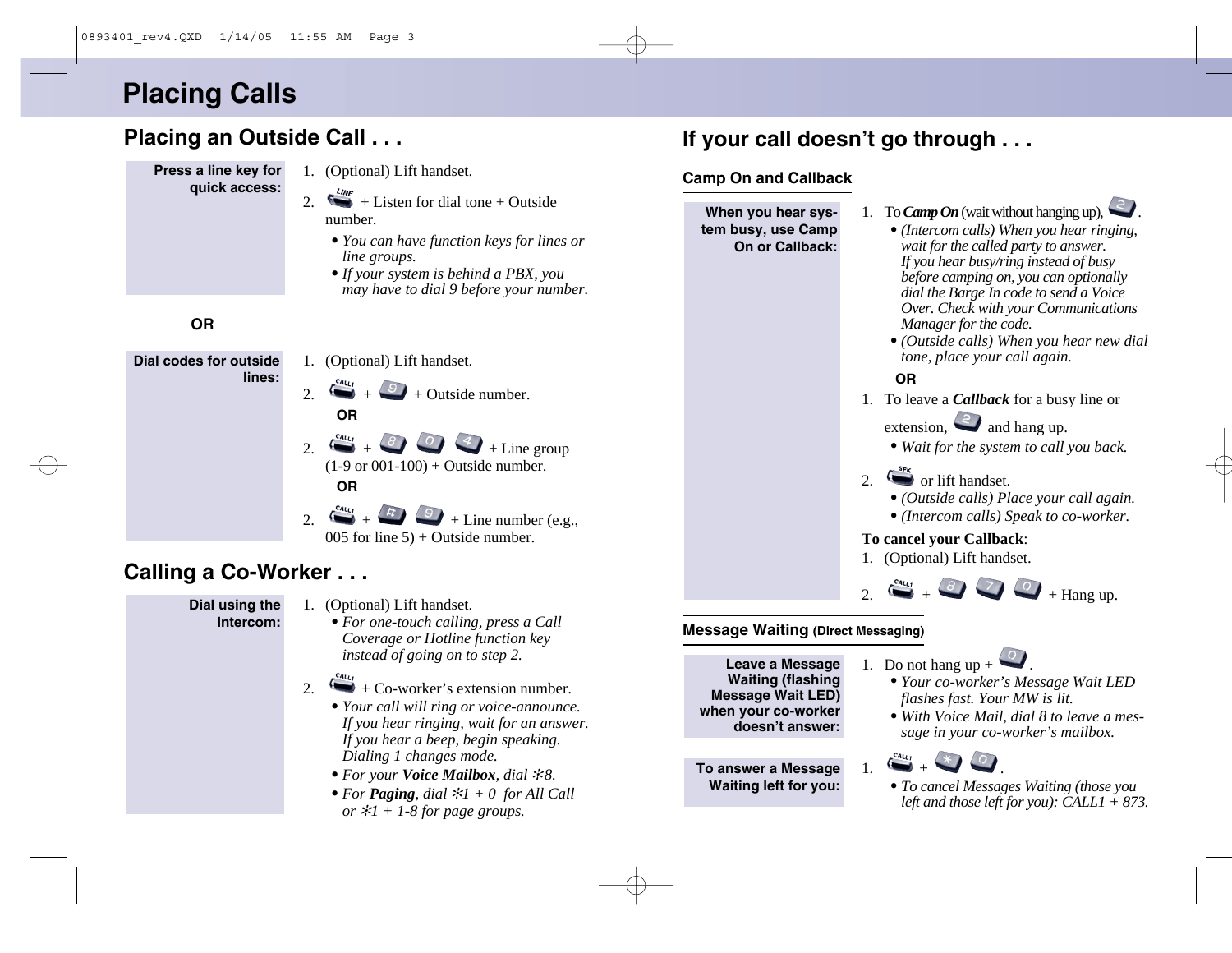# **Answering Calls**

# **Answering Outside Calls . . .**

**Listen for two rings and look for a flashing line key:**

- $\overline{\mathcal{L}}$  or lift handset.
- *• Press line or loop key if not connected.*
- *• You can also press (Call Redirect) to transfer the call without answering it first.*

## **Answering Intercom Calls . . .**

**Listen for beep:**

- 1. Speak toward your phone.
	- *• You can lift the handset for privacy.*
	- *•If you hear one long ring instead, press SPK or lift handset to answer.*
	- *• CALL1 + 823 makes incoming Intercom calls ring your phone. CALL1 + 821 makes them voice-announce.*

## **Picking up calls not ringing your phone . . .**

**If a call is ringing over the Page after hours:**

 $\sum_{n=1}^{\text{SPR}}$  or lift handset.  $2\frac{c_{4u_1}}{t} + \frac{h}{u}$ 

**When a call is ringing a co-worker's phone:**

- 1.  $\sum_{n=1}^{s_{\text{F}}(k)}$  or lift handset.
	- *• You can press a Group Call Pickup or Call Coverage function key instead of step 2.*

 $\overrightarrow{x}$  + Co-worker's extension.

# **Have a telephone meeting (Conference) . . .**

- **Use Conference to have a telephone meeting:**
- 1. Place/answer call  $+ \bullet$
- 2. Place/answer next call +
	- *• Repeat this step to add more parties. You may be able to have up to 32 callers.*
- 3. After adding all parties, press  $\Box$  again to begin the Conference.

#### **Quick Reference for Other Features**

|                                                                                                | Do Not Disturb: $DND + 1$ to block your outside calls OR 2 to block Paging,<br>Intercom calls. Call Forwards and transferred outside calls OR 3<br>to block all calls <b>OR 4</b> to block Call Forwards <b>OR 0</b> to cancel.                                                                                                                |
|------------------------------------------------------------------------------------------------|------------------------------------------------------------------------------------------------------------------------------------------------------------------------------------------------------------------------------------------------------------------------------------------------------------------------------------------------|
|                                                                                                | <b>Name Storing: CALL1 + 800 +</b> Extension + Name (See Abbr. Dialing) + <b>HOLD</b> .                                                                                                                                                                                                                                                        |
|                                                                                                | <b>Memo Dial:</b> While on a call, store a number for easy recalling: <b>Memo Dial</b><br>function key + Number to store + <b>Memo Dial</b> key to save.<br>To dial number: <b>Memo Dial</b> key + <b>Line</b> key.                                                                                                                            |
|                                                                                                | <b>Meet Me Conference:</b> To set up a telephone meeting: While on a call, $CONF + Page$<br>party and announce zone $+$ CONF twice when co-worker answers.<br>To join: $CALL1 + 864 + Announced zone$ .                                                                                                                                        |
| Park and Page:<br>Your Communications<br>Manager can tell you if you<br>can use this feature.) | To have your phone greet your callers and Page you:<br><b>CALL1</b> + $*$ 47 + Record Personal Greeting + $#$ + 7 + Record<br>Page + $#$ + Dial <b>Page zone</b> (e.g., 801 + 1 for zone 1) + 2 (All) or<br>$3$ (CO) + <b>CALL1</b> to hang up.<br>To cancel: <b>CALL1</b> + $*$ 47 + 3.<br>To pick up: CALL1 + $*$ $*$ + Announced extension. |
|                                                                                                | <b>Personal Greeting:</b> To have your phone greet callers and forward your calls:<br><b>CALL1</b> + $*$ 47 + Record Personal Greeting + $# + 2$ (Busy/No<br>Answer), 4 (Immediate) or $6$ (No Answer) + Extension to receive<br>calls $+ 2$ (All) or $3$ (CO) + <b>CALL1</b> to hang up.<br>To cancel: $CALL1 + 47 + 3$ .                     |
|                                                                                                | <b>Repeat Redial:</b> To automatically redial your outside call if it's not answered:<br>Place outside call + <b>Repeat Redial</b> function key (or $DIAL +$<br>$LND$ ) + Hang up + Lift handset when call goes through.<br><i>To cancel:</i> DIAL + LND or press <b>Repeat Redial</b> key.                                                    |
|                                                                                                | <b>Time:</b> CALL1 + $828 + 2$ digits for hour (24 hour format) + 2 digits<br>for minutes $+$ <b>SPK</b> to hang up.                                                                                                                                                                                                                           |
|                                                                                                |                                                                                                                                                                                                                                                                                                                                                |

#### **Directory Dialing**

**At your display telephone, select a co-worker or outside call from a list of names (rather than dialing the phone number):**

- 1. Press **DIR Soft Key**.
- 2. Press **Soft Key** for Directory Dialing type: **ABBc** = Common Abbreviated Dialing. **ABBg** = Group Abbreviated Dialing. **EXT.** = Co-worker's extension numbers. **OneT** = Your One-Touch Keys (1-10).
- 3. Dial letter/number range for the party you want to call (e.g., dial 2 for A, B, C or 2).
- 4. Press the **Down Arrow Soft Key** to jump to that section.
- 5. Press volume  $\triangle$  or  $\nabla$  to scroll through the list.
- 6. or lift handset to place call or press the **Dial Soft Key**.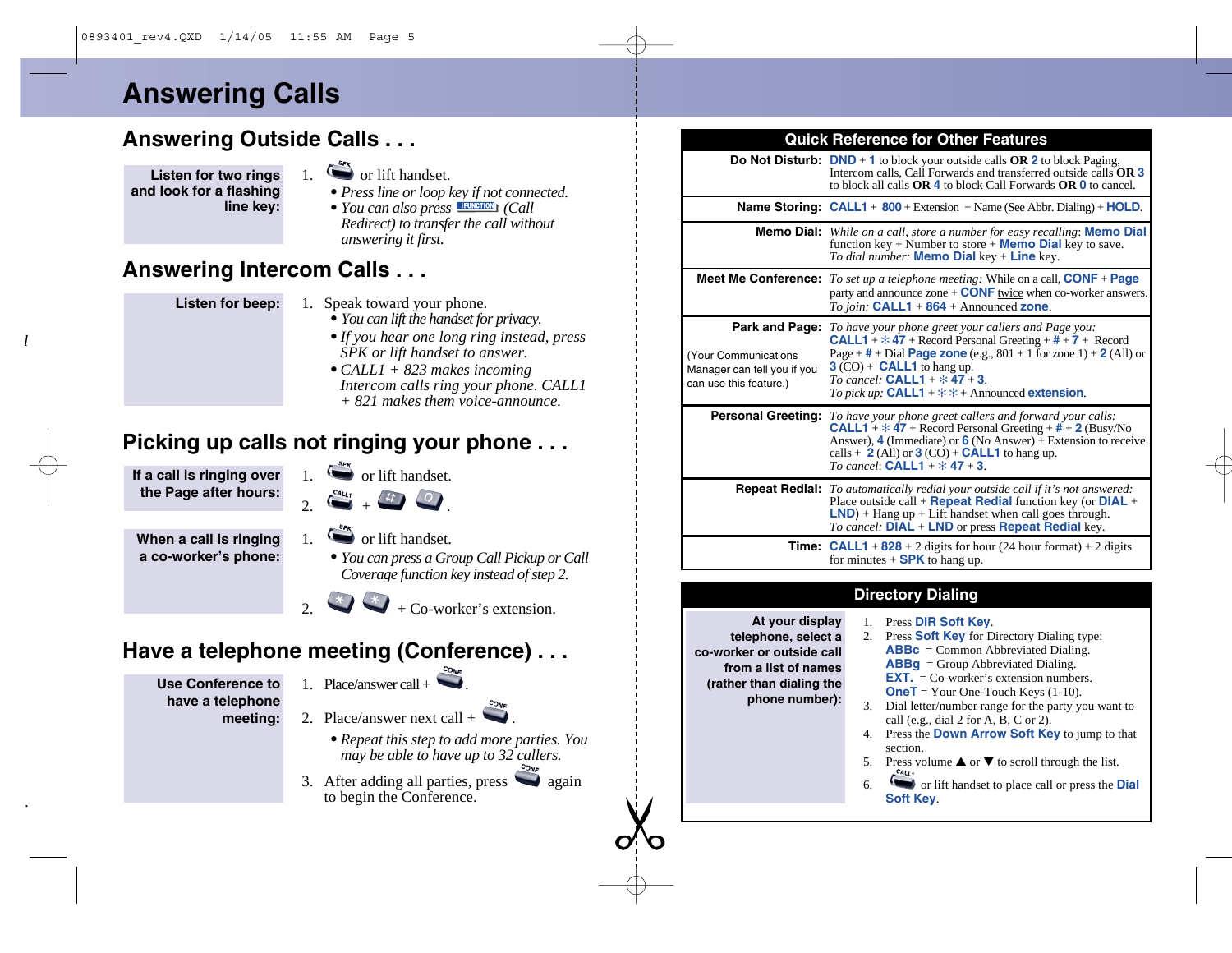| <b>Programming One-Touch Keys</b>                                                                              |                                                                                                                                                                                                                     |  |  |
|----------------------------------------------------------------------------------------------------------------|---------------------------------------------------------------------------------------------------------------------------------------------------------------------------------------------------------------------|--|--|
| To program: CALL1 + 855 + Key + Number + HOLD + Name<br>(see Entering Names under Abbreviated Dialing) + HOLD. |                                                                                                                                                                                                                     |  |  |
|                                                                                                                | <b>DSS:</b> Enter Co-worker's extension $# + SPK$ to hang up.                                                                                                                                                       |  |  |
|                                                                                                                | Personal Speed Dial: Enter 9 + Outside # or                                                                                                                                                                         |  |  |
|                                                                                                                | Enter 804 + Line group # $(1-9 \text{ or } 1-100)$ + Outside # or                                                                                                                                                   |  |  |
|                                                                                                                | Enter $#9 +$ Line # (e.g., 05 or 005) + Outside # + SPK to hang up.                                                                                                                                                 |  |  |
|                                                                                                                | Service Codes: Enter Service Code + SPK to hang up. For example, you can                                                                                                                                            |  |  |
|                                                                                                                | make a Save # Clear key by entering 885.                                                                                                                                                                            |  |  |
| <b>Programming Function Keys - General</b>                                                                     |                                                                                                                                                                                                                     |  |  |
| To program: CALL1 + 851 + Key + Code + Optional Data.                                                          |                                                                                                                                                                                                                     |  |  |
|                                                                                                                | <b>Call Forwarding:</b> Enter 10 for Call Forwarding Immediate.                                                                                                                                                     |  |  |
|                                                                                                                | Enter 11 for Call Forwarding Busy.                                                                                                                                                                                  |  |  |
|                                                                                                                | Enter 12 for Call Forwarding No Answer.                                                                                                                                                                             |  |  |
|                                                                                                                | Enter 13 for Call Forwarding Busy/No Answer.                                                                                                                                                                        |  |  |
|                                                                                                                | Enter 14 for Call Forwarding Both Ring.                                                                                                                                                                             |  |  |
|                                                                                                                | Enter 15 for Call Forwarding Follow Me.<br>Enter 16 for Call Forwarding to extension (same as dialing $\angle 2$ ).                                                                                                 |  |  |
|                                                                                                                | Enter 17 for Selectable Display Messaging, Call Forwarding Off                                                                                                                                                      |  |  |
|                                                                                                                | Premise, Personal Greeting/Park & Page (same as dialing $*$ 4).                                                                                                                                                     |  |  |
|                                                                                                                | <b>Call Redirect:</b> Enter $49 +$ Destination Extension.                                                                                                                                                           |  |  |
|                                                                                                                | <b>Conference:</b> Enter 07 if you want a Conference key.                                                                                                                                                           |  |  |
|                                                                                                                | <b>Hold:</b> For Exclusive Hold, enter 45.                                                                                                                                                                          |  |  |
|                                                                                                                | <b>DSS/Hotline:</b> Enter 01 + Partner's extension + HOLD.                                                                                                                                                          |  |  |
| Memo Dial: Enter 31.                                                                                           |                                                                                                                                                                                                                     |  |  |
|                                                                                                                | <b>Personal Speed Dial:</b> Enter $01 + 9 + 0$ utside # + HOLD or                                                                                                                                                   |  |  |
|                                                                                                                | Enter 01 + 804 + Line group # $(1-9 \text{ or } 1-100)$ + Outside # +                                                                                                                                               |  |  |
|                                                                                                                | <b>HOLD</b> or                                                                                                                                                                                                      |  |  |
|                                                                                                                | Enter $01 + #9 + Line # (e.g., 05 or 005) + Outside # + HOLD.$                                                                                                                                                      |  |  |
|                                                                                                                | <b>Service Codes:</b> Enter 01 + Service Code + HOLD. For example, you can make a                                                                                                                                   |  |  |
|                                                                                                                | Save # Clear key by entering 885.                                                                                                                                                                                   |  |  |
| Save Number Dialed: Enter 30.                                                                                  |                                                                                                                                                                                                                     |  |  |
| <b>Repeat Redial: Enter 29.</b>                                                                                |                                                                                                                                                                                                                     |  |  |
|                                                                                                                | Voice Mail: Enter $77 +$ Your extension #.                                                                                                                                                                          |  |  |
|                                                                                                                | Page: Internal: $21 + \text{Zone}$ (1-64) or 22 (All Call).                                                                                                                                                         |  |  |
|                                                                                                                | External: $19 + \text{Zone } (0-8)$ .                                                                                                                                                                               |  |  |
|                                                                                                                | Combined: 20 for (Internal and External All Call).                                                                                                                                                                  |  |  |
|                                                                                                                | <b>Programming Function Keys - Appearance</b>                                                                                                                                                                       |  |  |
|                                                                                                                |                                                                                                                                                                                                                     |  |  |
|                                                                                                                | To program: CALL1 + 852 + Key + Code + Optional Data.<br>If a key is defined with an 852 code, it must be undefined (852+000) prior to defining the<br>key with an 851 code, otherwise an error tone will be heard. |  |  |
|                                                                                                                | Line and Loop Keys: Enter $*01$ + line number (001-200)                                                                                                                                                             |  |  |
|                                                                                                                | Enter $*05 + 0$ (Incoming), 1 (Outgoing) or 2 (Both) + 001-100                                                                                                                                                      |  |  |
|                                                                                                                | (Incoming Trunk Group) or $\overline{000}$ (for ARS) + $\overline{001-100}$ (Outgoing                                                                                                                               |  |  |
|                                                                                                                | Trunk Group) or <b>000</b> (for ARS).                                                                                                                                                                               |  |  |
|                                                                                                                | Park: Enter *04 + Orbit number $(01-64)$ .                                                                                                                                                                          |  |  |
|                                                                                                                |                                                                                                                                                                                                                     |  |  |
|                                                                                                                |                                                                                                                                                                                                                     |  |  |
|                                                                                                                | NEC Unified Solutions, Inc.                                                                                                                                                                                         |  |  |
| <u> Harris Harris San Barat III (</u>                                                                          | 4 Forest Parkway, Shelton, CT 06484                                                                                                                                                                                 |  |  |
|                                                                                                                | January 14, 2005<br>TEL: 203-926-5400 FAX: 203-929-0535                                                                                                                                                             |  |  |

Printed in U.S.A.

0893401 **www.necunifiedsolutions.com**

# **Handling Your Calls**

## **Your call can wait at your phone . . .**

**Hold**

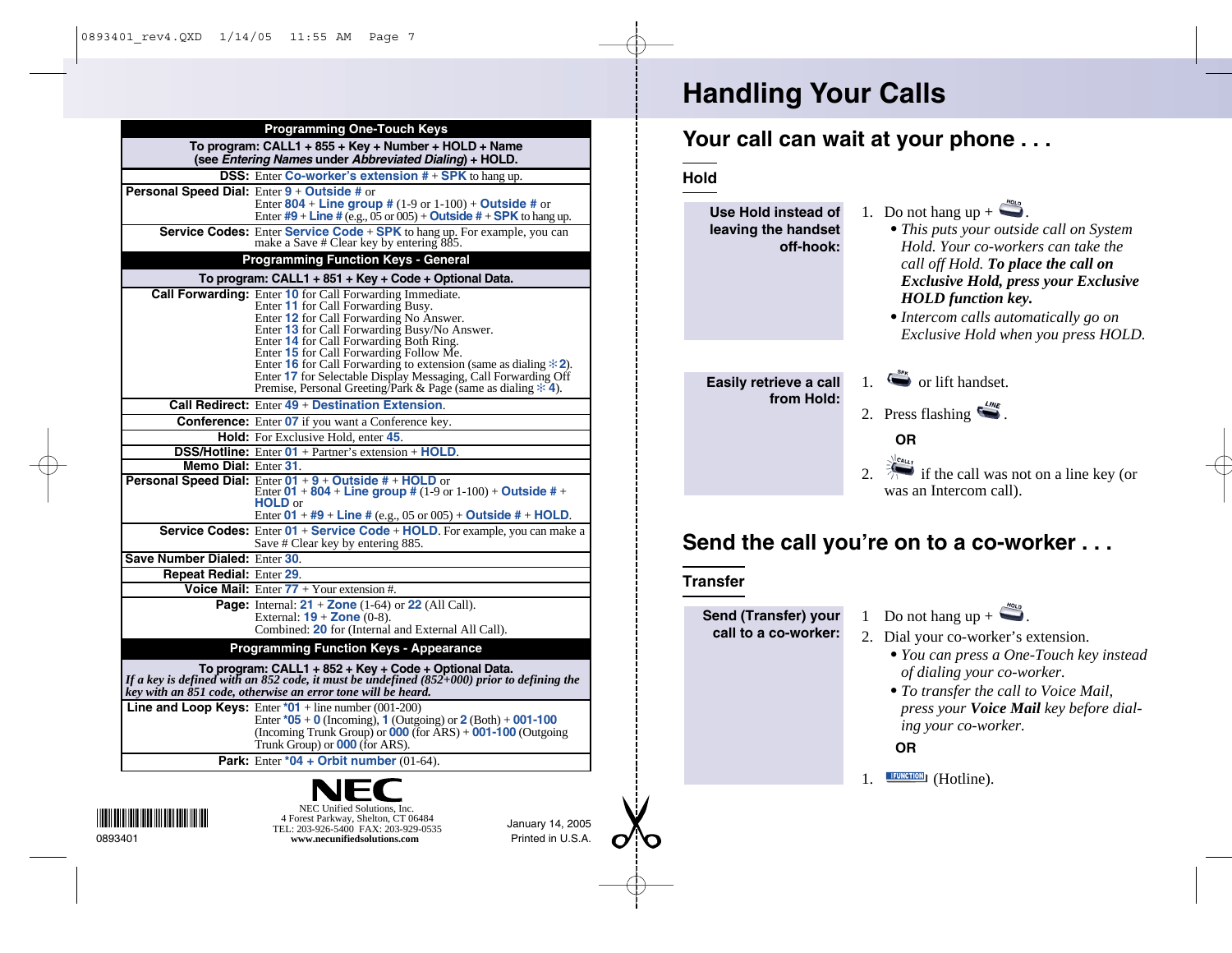# **Placing Calls Quickly**

# **Automatically redial calls . . .**

#### **Last Number Redial**



**Park a call in orbit so a co-worker can pick it up:**

**Park a call in orbit**

- 1. Do not hang up. 2.  $\stackrel{\text{Hence}}{\longrightarrow} + \stackrel{\text{Lip}}{\longrightarrow} +$  Park Orbit.
	- *• Park Orbits are 1-64. For Personal Park, dial 857 instead of #6.*
- 3. Page your co-worker to pick up the call. *• For Paging, dial* ✻*1 + 0 for All Call or* ✻*1 + 1-8 for zones.*
- 4. Hang up.

**Or pick up a call a coworker parked for you:**

- 1. (Optional) Lift handset for privacy.
- 2. + + Park Orbit.
	- *• For Personal Park, dial 857 (if Parked at your phone) or* ✻✻ *+ Extension.*

## **Forward (reroute) your calls to a co-worker . . .**

**While at your desk, forward your calls to a co-worker, Voice Mail or off-premise:**

- $\sum_{i=1}^{n}$
- *• To forward off-premise: \*46 + Line access code (e.g., 9) + Number + HOLD. To cancel: \*46 + HOLD + Hang up.*
- 2. Dial Call Forwarding condition:
	- 1 = Personal Answering Machine Emulation (then skip to step 4)
	- $2 =$ Busy or not answered
	- $3 =$ Follow Me
	- $4 =$ Immediate
	- $6 = Not$  answered
	- $7 =$  Immediate with both ringing (not for Voice Mail)
	- $0 =$ Cancel
- 3. Dial destination extension, Voice Mail master number or press Voice Mail key.
- 4. Dial Call Forwarding type:
	- $2 =$  All calls
	- $3$  = Outside calls only
	- $4 =$ Intercom calls only
	- *• DND flashes slowly. A voice prompt may remind you that your calls are forwarded.*